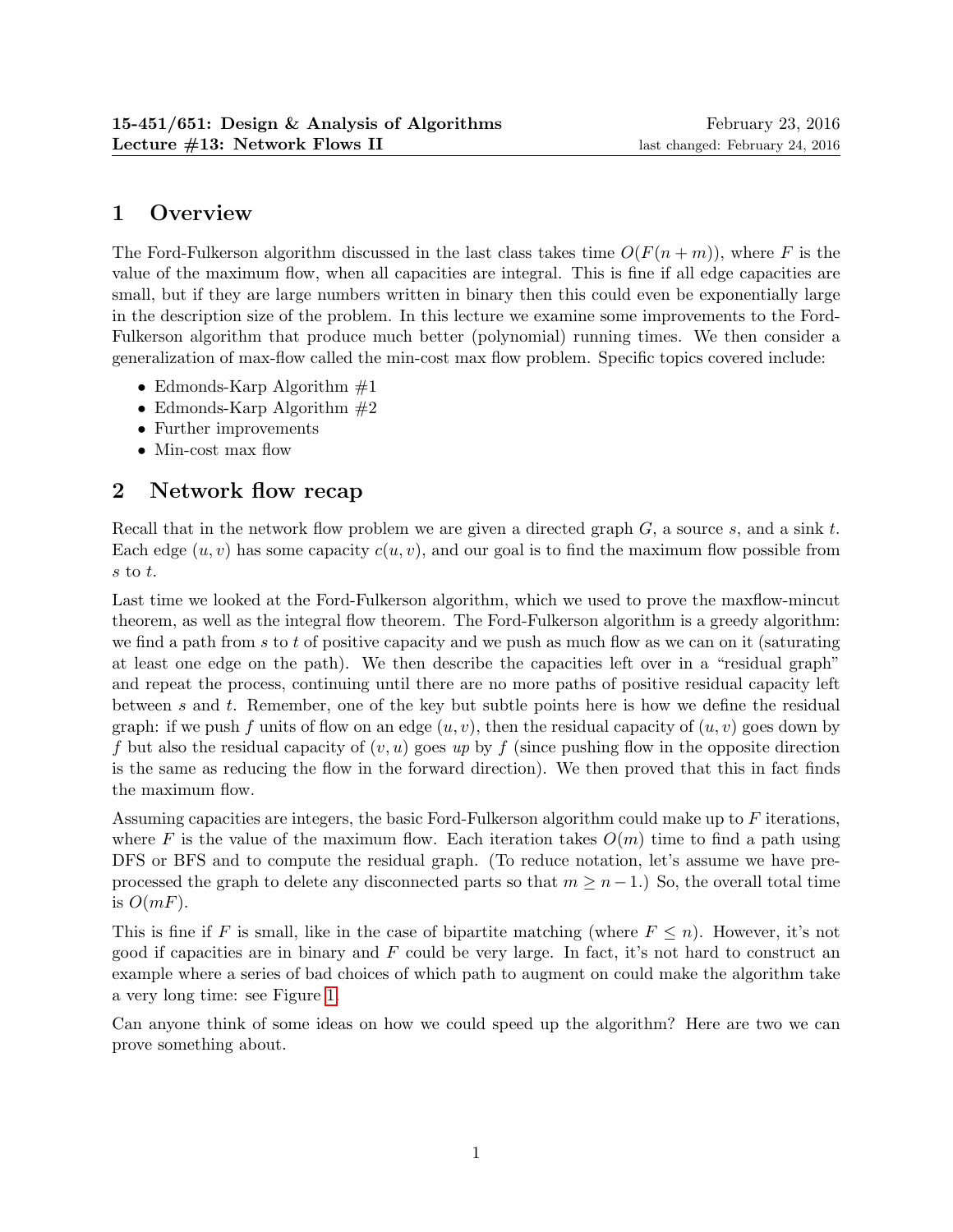

<span id="page-1-0"></span>Figure 1: A bad case for Ford-Fulkerson. Starting with the graph on the left, we choose the path  $s-a-b-t$ , producing the residual graph shown in the middle. We then choose the path  $s-b-a-t$ , producing the residual graph on the right, and so on.

#### 3 Edmonds-Karp  $#1$

The first algorithm we study is due to Edmonds and Karp.<sup>[1](#page-1-1)</sup> In fact, Edmonds-Karp  $\#1$  is probably the most natural idea that one could think of. Instead of picking an arbitrary path in the residual graph, let's pick the one of largest capacity. (Such a path is called a "maximum bottleneck path." Dijkstra's algorithm can be trivially modified to find such paths. Instead of keeping tentative distance values in the priority queue, we keep maximum bottleneck values. The running time is the same as Dijkstra's.)

<span id="page-1-2"></span>**Claim 1** In a graph with maximum s-t flow F, there must exist a path from s to t with capacity at least  $F/m$ .

Can anyone think of a proof?

**Proof:** Suppose we delete all edges of capacity less than  $F/m$ . This can't disconnect t from s since if it did we would have produced a cut of value less than  $F$ . So, the graph left over must have a path from s to t, and since all edges on it have capacity at least  $F/m$ , the path itself has capacity at least  $F/m$ .

<span id="page-1-4"></span>Claim 2 Edmonds-Karp  $#1$  makes at most  $O(m \log F)$  iterations.

**Proof:** By Claim [1,](#page-1-2) each iteration adds least a  $1/m$  fraction of the "flow still to go" (the maximum flow in the current residual graph) to the flow found so far. Or, equivalently, after each iteration, the "flow still to go" gets reduced by a  $(1 - 1/m)$  factor. So, the question about number of iterations just boils down to: given some number  $F$ , how many times can you remove a  $1/m$  fraction of the amount remaining until you get down below 1 (which means you are at zero since everything is integral)? Mathematically, for what number x do we have  $F(1-1/m)^x < 1$ ? Notice that  $(1-1/m)^m$  is approximately (and always less than)  $1/e$ . So,  $x = m \ln F$  is sufficient:  $F(1-1/m)^x$  $F(1/e)^{\ln F} = 1$ .

Now, remember we can find the maximum bottleneck path in time  $O(m \log n)$ , so the overall time used is  $O(m^2 \log n \log F)$ . You can actually get rid of the "log n" by being a little tricky, bringing this down to  $O(m^2 \log F)^2$  $O(m^2 \log F)^2$  $O(m^2 \log F)^2$ .

<span id="page-1-1"></span><sup>&</sup>lt;sup>1</sup>Jack Edmonds is another of the greats in algorithms—he did a lot of the pioneering work on flows and matchings, and is one of the first people to propose that efficient algorithms should (at least) run in polynomial-time, instead of just stopping "in finite time". We've already met Dick Karp when discussing Karp-Rabin fingerprinting.

<span id="page-1-3"></span><sup>&</sup>lt;sup>2</sup>This works as follows. First, let's find the largest power of 2 (let's call it  $c = 2<sup>i</sup>$ ) such that there exists a path from s to t in G of capacity at least c. We can do this in time  $O(m \log F)$  by guessing and doubling (starting with  $c = 1$ , throw out all edges of capacity less than c, and use DFS to check if there is a path from s to t; if a path exists, then double the value of c and repeat). Now, instead of looking for maximum capacity paths in the Edmonds-Karp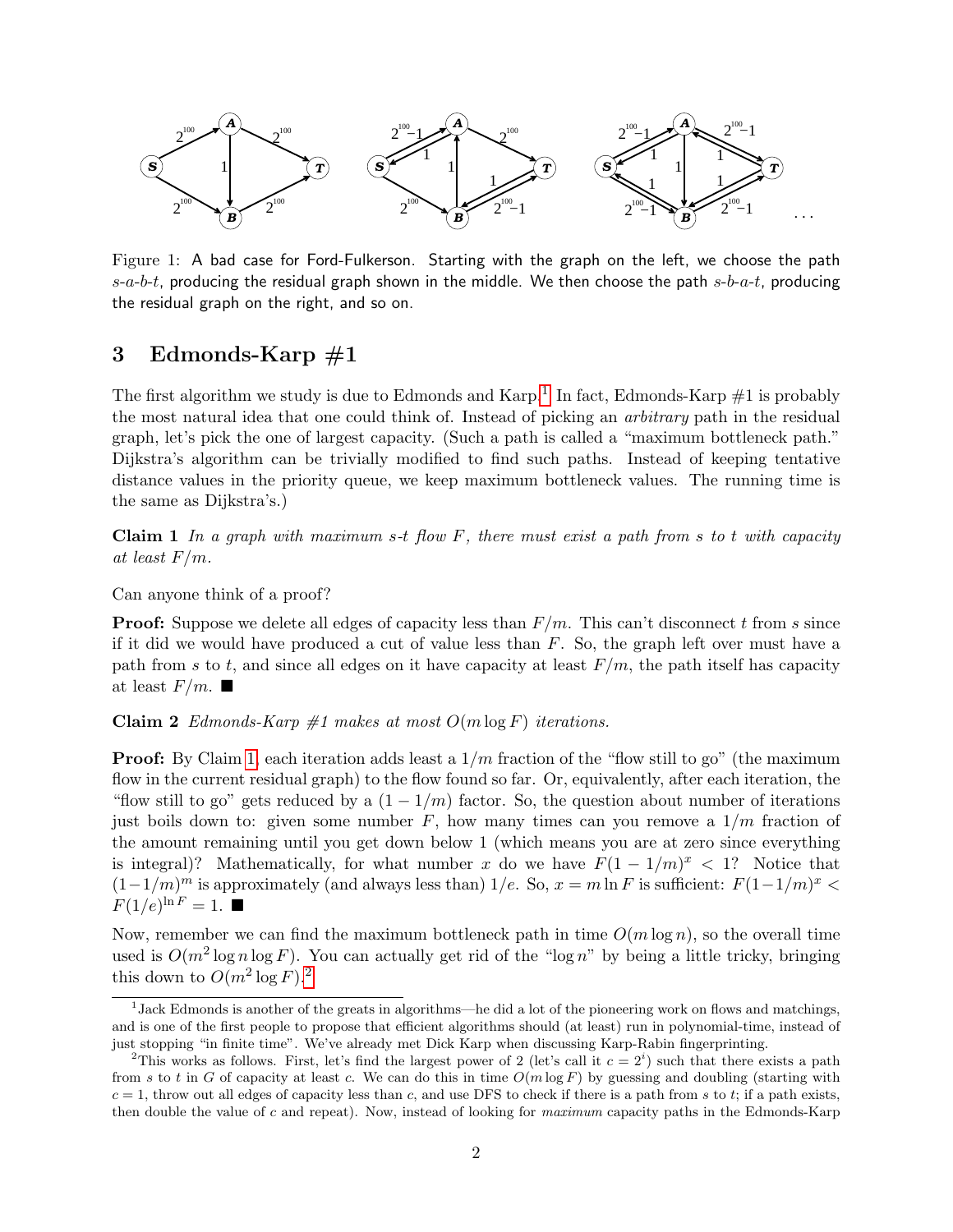So, using this strategy, the dependence on  $F$  has gone from linear to logarithmic. In particular, this means that even if edge capacities are large integers written in binary, running time is polynomial in the number of bits in the description size of the input.

We might ask, though, can we remove dependence on  $F$  completely? It turns out we can, using the second Edmonds-Karp algorithm.

## 4 Edmonds-Karp  $#2$

The Edmonds-Karp  $\#2$  algorithm works by always picking the *shortest* path in the residual graph (the one with the fewest number of edges), rather than the path of maximum capacity. This sounds a little funny but the claim is that by doing so, the algorithm makes at most  $mn$  iterations. So, the running time is  $O(nm^2)$  since we can use BFS in each iteration. The proof is pretty neat too.

Claim 3 Edmonds-Karp  $#2$  makes at most mn iterations.

**Proof:** Let d be the distance from s to t in the current residual graph. We'll prove the result by showing that (a) d never decreases, and (b) every m iterations, d has to increase by at least 1 (which can happen at most  $n$  times).

Let's lay out G in levels according to a BFS from s. That is, nodes at level i are distance i away from s, and t is at level d. Now, keeping this layout fixed, let us observe the sequence of paths found and residual graphs produced. Notice that so long as the paths found use only forward edges in this layout, each iteration will cause at least one forward edge to be saturated and removed from the residual graph, and it will add only backward edges. This means first of all that d does not decrease, and secondly that so long as d has not changed (so the paths do use only forward edges), at least one forward edge in this layout gets removed. We can remove forward edges at most m times, so within m iterations either t becomes disconnected (and  $d = \infty$ ) or else we must have used a non-forward edge, implying that  $d$  has gone up by 1. We can then re-layout the current residual graph and apply the same argument again, showing that the distance between s and t never decreases, and there can be a gap of size at most m between successive increases.

Since the distance between s and t can increase at most n times, this implies that in total we have at most *nm* iterations.  $\blacksquare$ 

### 5 Further discussion: Dinic and MPM

Can we do this a little faster? (We may skip this depending on time, and in any case the details here are not so important for this course, but the high level idea is nice.)

The previous algorithm used  $O(mn)$  iterations at  $O(m)$  time each for  $O(m^2n)$  time total. We'll now see how we can reduce to  $O(mn^2)$  time and finally to time  $O(n^3)$ . Here is the idea: given the current BFS layout used in the Edmonds-Karp argument (also called the "level graph"), we'll try in  $O(n^2)$  time all at once to find the maximum flow that only uses forward edges. This is sometimes called a "blocking flow". Just as in the analysis above, such a flow guarantees that when we take the residual graph, there is no longer an augmenting path using only forward edges and so the distance to t will have gone up by 1. So, there will be at most n iterations for a total time of  $O(n^3)$ .

algorithm, we just look for s-t paths of residual capacity  $\geq c$ . The advantage of this is we can do this in linear time with DFS. If no such path exists, divide  $c$  by 2 and try again. The result is we are always finding a path that is within a factor of [2](#page-1-4) of having the maximum capacity (so the bound in Claim 2 still holds), but now it only takes us  $O(m)$  time per iteration rather than  $O(m \log n)$ .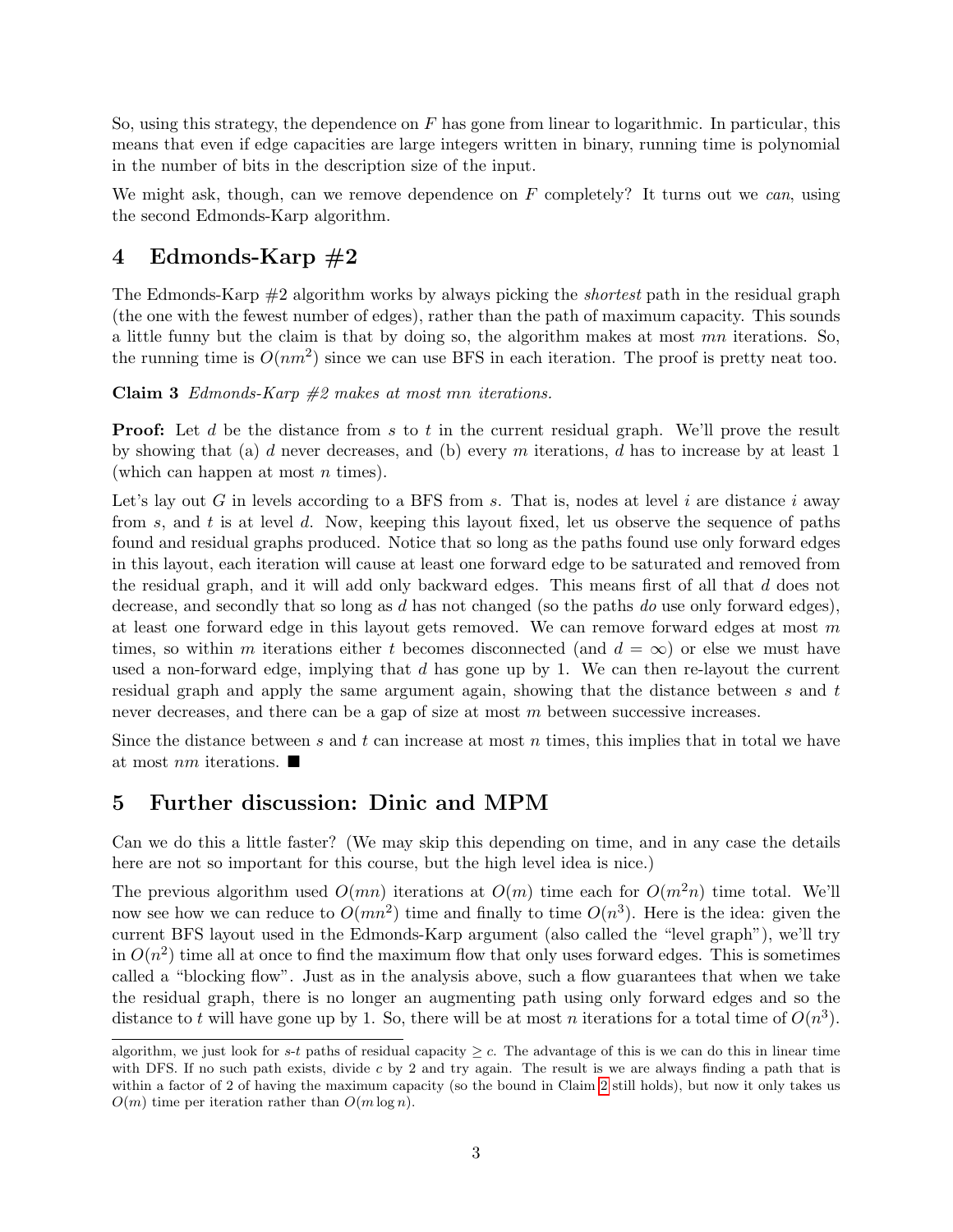To describe the algorithm, define the *capacity of a vertex v* as  $c(v) = \min[c_{in}(v), c_{out}(v)]$ , where  $c_{in}(v)$  is the sum of capacities of the in-edges to v and  $c_{out}(v)$  is the sum of capacities of the out-edges from  $v$ . The algorithm is now as follows:

- 1. In  $O(m)$  time, create the level graph  $G_{level}$  which is a BFS layout from s containing only the forward edges, where we then remove any nodes that can't reach  $t$  using these edges (e.g., by doing a backwards BFS from  $t$  and removing unmarked nodes). Compute the capacities of all nodes, considering just edges in  $G_{level}$ .
- 2. Find the vertex  $v$  of minimum capacity  $c$ . If it's zero, that's great: we can remove  $v$  and incident edges, updating capacities of neighboring nodes.
- 3. If c is not zero, then we greedily pull c units of flow from s to v, and then push that flow along to t. We then update the capacities, delete  $v$  and repeat. Unfortunately, this seems like just another version of the original problem! But, there are two points here:
	- (a) Because  $v$  had *minimum* capacity, we can do the pulling and pushing in any greedy way and we won't get stuck. E.g., we can do a BFS backward from  $v$ , pulling the flow level-by-level, so we never examine any edge twice (do an example here), and then a separate BFS forward from  $v$  doing the same thing to push the  $c$  units forward to  $t$ . This right away gives us an  $O(mn)$  algorithm for saturating the level graph  $(O(m))$  per node, *n* nodes), for an overall running time of  $O(mn^2)$ . So, we're half-way there.
	- (b) To improve the running time further, the way we will do the BFS is to examine the inedges (or out-edges) one at a time, fully saturating the edge before going on to the next one. This means we can allocate our time into two parts: (a) time spent pushing/pulling through edges that get saturated, and (b) time spent on edges that we didn't quite saturate (at most one of these per node). In the BFS we only take time  $O(n)$  on type-b operations since we do at most one of these per vertex. We may spend more time on type-a operations, but those result in deleting the edge, so the edge won't be used again in the current level graph. So over all vertices  $v$  used in this process, the *total* time of these type-a operations is  $O(m)$ . That means we can saturate the level graph in time  $O(n^2 + m) = O(n^2)$ .

Our running time to saturate the level graph is  $O(n^2 + m) = O(n^2)$ . Once we've saturated the level graph, we recompute it (in  $O(m)$  time), and re-solve. The total time is  $O(n^3)$  $O(n^3)$  $O(n^3)$ . <sup>3</sup>

By the way, even this is not the best running time known: the currently best algorithms have performance of almost  $O(mn)$ .

#### 6 Min-cost Matchings, Min-cost Max Flows

We talked about the problem of assigning groups to time-slots where each group had a list of acceptable versus unacceptable slots. A natural generalization is to ask: what about preferences?

<span id="page-3-0"></span><sup>&</sup>lt;sup>3</sup>The idea of finding the blocking flow, i.e., maximum flow possible in the level graph  $G_{level}$ , and then iterating this as the distance from s to t gets bigger, is due to Yefim Dinitz. He gave this algorithm while getting his M.Sc. in Soviet Russia in 1969 under G. Adel'son Vel'sky (of AVL trees fame), in response to a exercise in an Algorithms class, and published it in 1970. The iron curtain meant this was not known in the west for a few more years, and then only as Dinic's [sic] algorithm. Dinitz talks about his algorithm and some history [here.](http://www.cs.bgu.ac.il/~dinitz/Papers/Dinitz_alg.pdf) The algorithm we present here is due to V.M. Malhotra, M. Pramod Kumar, and S.N. Maheshwari (1978), and hence is called the MPM Algorithm. A similar idea was developed by Alexander Karzanov in Russia in 1974.